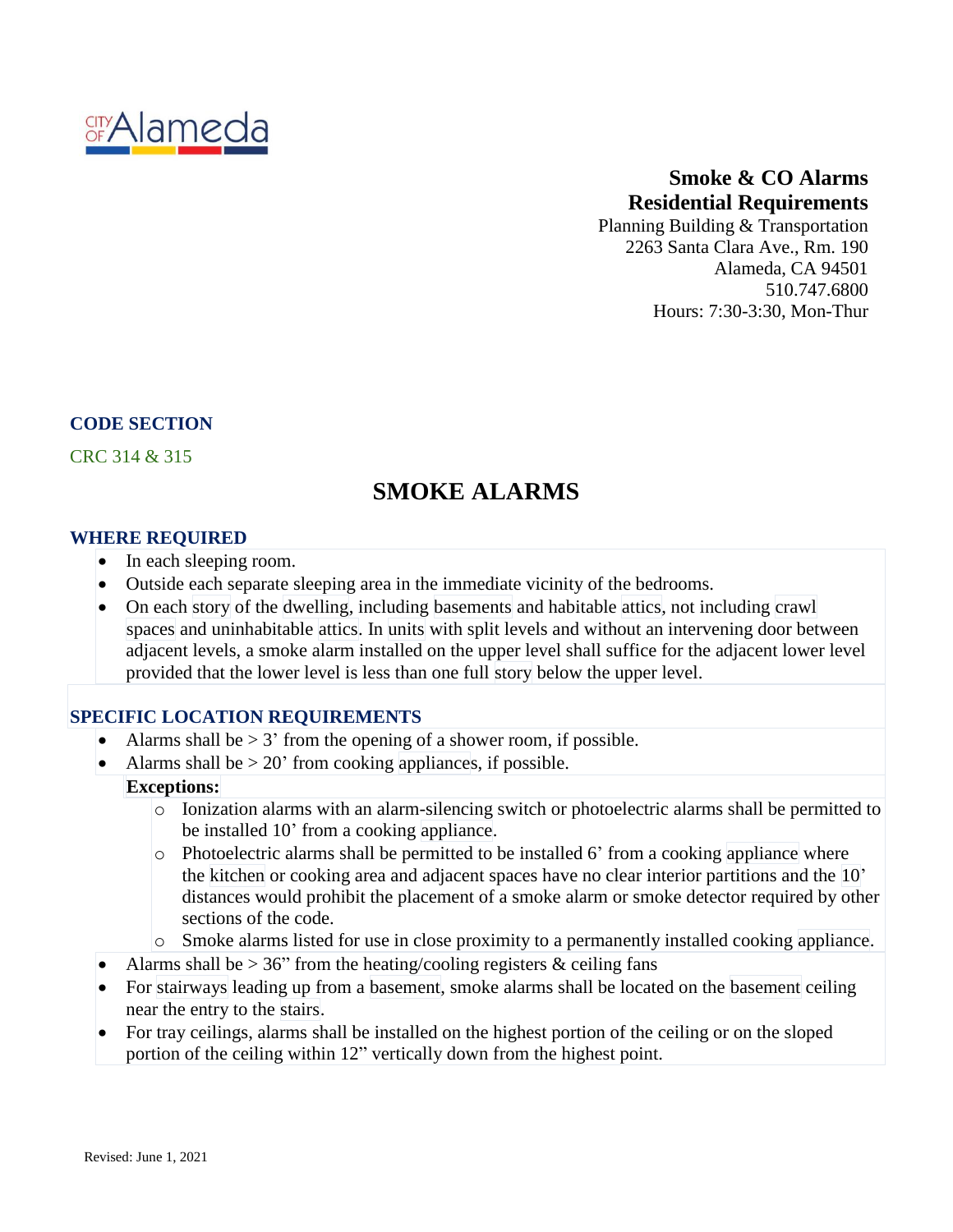## **INTERCONNECTION**

Where more than one alarm is required to be installed within a unit, the alarms shall be interconnected in such a manner that the activation of one alarm will activate all of the alarms in the unit.

#### **Exception:**

• Interconnection is not required in areas that are not undergoing [alterations,](https://up.codes/viewer/california/irc-2018/chapter/2/definitions#alteration) [repairs](https://up.codes/viewer/california/irc-2018/chapter/2/definitions#repair) or construction.

## **POWER SOURCE**

Alarms shall receive their primary power from the building wiring and be equipped with a battery backup.

#### **Exceptions:**

- Alarms are permitted to be solely battery operated in existing buildings where no construction is taking place.
- Alarms are permitted to be solely battery operated in existing areas of buildings undergoing [alterations](https://up.codes/viewer/california/irc-2018/chapter/2/definitions#alteration) or [repairs](https://up.codes/viewer/california/irc-2018/chapter/2/definitions#repair) that do not result in the removal of interior [walls](https://up.codes/viewer/california/irc-2018/chapter/2/definitions#walls) or ceiling finishes exposing the structure.

## **CARBON MONOXIDE (CO) ALARMS**

#### **WHERE REQUIRED**

For existing buildings and new construction, CO [alarms](https://up.codes/viewer/california/irc-2018/chapter/2/definitions#carbon_monoxide_alarm) shall be provided where either or both of the following conditions exist.

- The [unit](https://up.codes/viewer/california/irc-2018/chapter/2/definitions#dwelling_unit) contains a fuel-fired [appliance](https://up.codes/viewer/california/irc-2018/chapter/2/definitions#appliance) or [fireplace.](https://up.codes/viewer/california/irc-2018/chapter/2/definitions#fireplace)
- The [unit](https://up.codes/viewer/california/irc-2018/chapter/2/definitions#dwelling_unit) has an attached garage with an opening that communicates with the [unit.](https://up.codes/viewer/california/irc-2018/chapter/2/definitions#dwelling_unit)

## **ALTERATIONS, REPAIRS AND ADDITIONS**

Where an [addition](https://up.codes/viewer/california/irc-2018/chapter/2/definitions#addition) is made to an existing [dwelling,](https://up.codes/viewer/california/irc-2018/chapter/2/definitions#dwelling) or a fuel-burning [appliance,](https://up.codes/viewer/california/irc-2018/chapter/2/definitions#appliance) or [fireplace](https://up.codes/viewer/california/irc-2018/chapter/2/definitions#fireplace) is added to an existing [dwelling,](https://up.codes/viewer/california/irc-2018/chapter/2/definitions#dwelling) not previously required to be provided with carbon monoxide alarms, new [CO](https://up.codes/viewer/california/irc-2018/chapter/2/definitions#carbon_monoxide_alarm) [alarms](https://up.codes/viewer/california/irc-2018/chapter/2/definitions#carbon_monoxide_alarm) shall be installed.

#### **Exceptions:**

- Work involving the exterior surfaces of [dwellings.](https://up.codes/viewer/california/irc-2018/chapter/2/definitions#dwelling)
- Installation, [alteration](https://up.codes/viewer/california/irc-2018/chapter/2/definitions#alteration) or [repairs](https://up.codes/viewer/california/irc-2018/chapter/2/definitions#repair) of [plumbing](https://up.codes/viewer/california/irc-2018/chapter/2/definitions#plumbing) or [mechanical](https://up.codes/viewer/california/irc-2018/chapter/2/definitions#mechanical_system) systems.

## **LOCATION**

Outside of each separate sleeping area in the immediate vicinity of the bedrooms.

- On every occupiable level of a [dwelling](https://up.codes/viewer/california/irc-2018/chapter/2/definitions#dwelling_unit) unit, including [basements.](https://up.codes/viewer/california/irc-2018/chapter/2/definitions#basement)
- Where a fuel-burning [appliance](https://up.codes/viewer/california/irc-2018/chapter/2/definitions#appliance) is located within a bedroom or its attached bathroom, a CO alarm shall be installed within the bedroom.